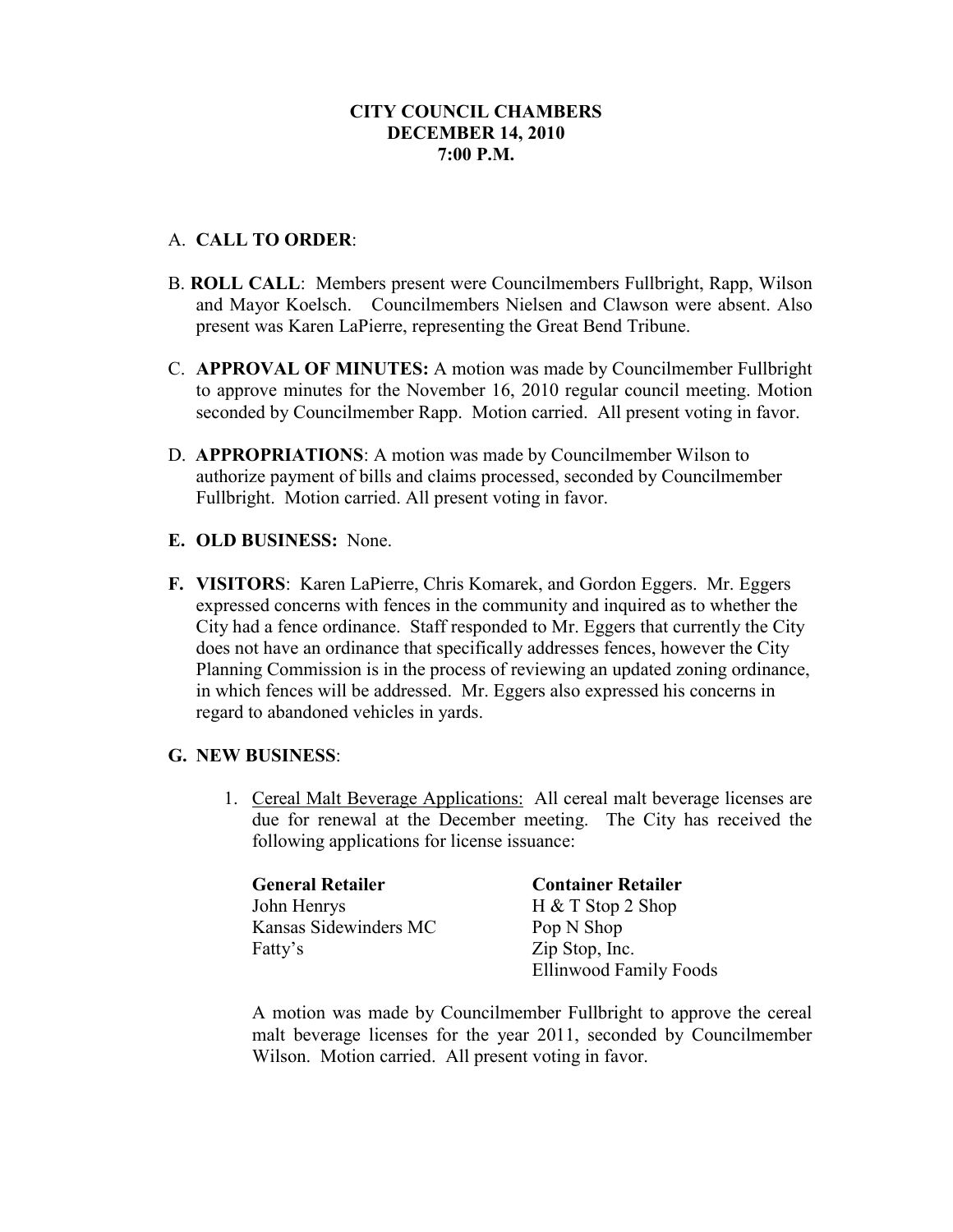## **CITY COUNCIL CHAMBERS DECEMBER 14, 2010 7:00 P.M.**

2. Audit Proposal: Presented to council was a proposal from Adams, Brown, Beran and Ball to perform the city audit for the years 2010, 2011 and 2012.

A motion was made by Councilmember Rapp to accept the proposal from Adams, Brown, Beran & Ball for a fee of \$9,000 for 2010, \$9,250 for 2011 and \$9,500 for 2012. Councilmember Wilson seconded the motion. Motion carried. All present voting in favor.

- 3. Properties at 414 East  $4<sup>th</sup>$  and East B Street: Staff reported the City can now proceed with condemnation of the structure at 414 East 4<sup>th</sup>. Notice has been given to the owner and conservator of the property which gives them 30 days to respond. After the 30 days, a resolution can be brought to the city council for approval. Staff also reported complaints have been received regarding several structures in the 100 block of East B Street.
- 4. Amendment to FlexSystem Premium Only Cafeteria Plan: Presented to council was an amendment to the Premium Only Cafeteria Plan reflecting the change in tax treatment of Employer-Provided Health Benefits for Children under age 27.

A motion was made by Councilmember Fullbright to approve the amendment as presented and authorize Robert L. Peter, city administrator to execute the amendment. Motion seconded by Councilmember Rapp. Motion carried. All present voting in favor.

5. Ellinwood Community Foundation: The City will be receiving a large bequest from the Vivian Archer Estate. Staff recommends setting up a 501(c)3 non profit corporation to hold and account for these funds.

A motion was made by Councilmember Fullbright to approve the establishment of Ellinwood Community Foundation, a 501(c)3 non profit corporation, seconded by Councilmember Wilson. Motion carried. All present voting in favor.

### H. **REPORTS**:

- 1. Municipal Court Report: Presented to Council was the Municipal Court Report for November 2010.
- 2 Utilities Production Report: Presented to Council was the Utilities Production Report.